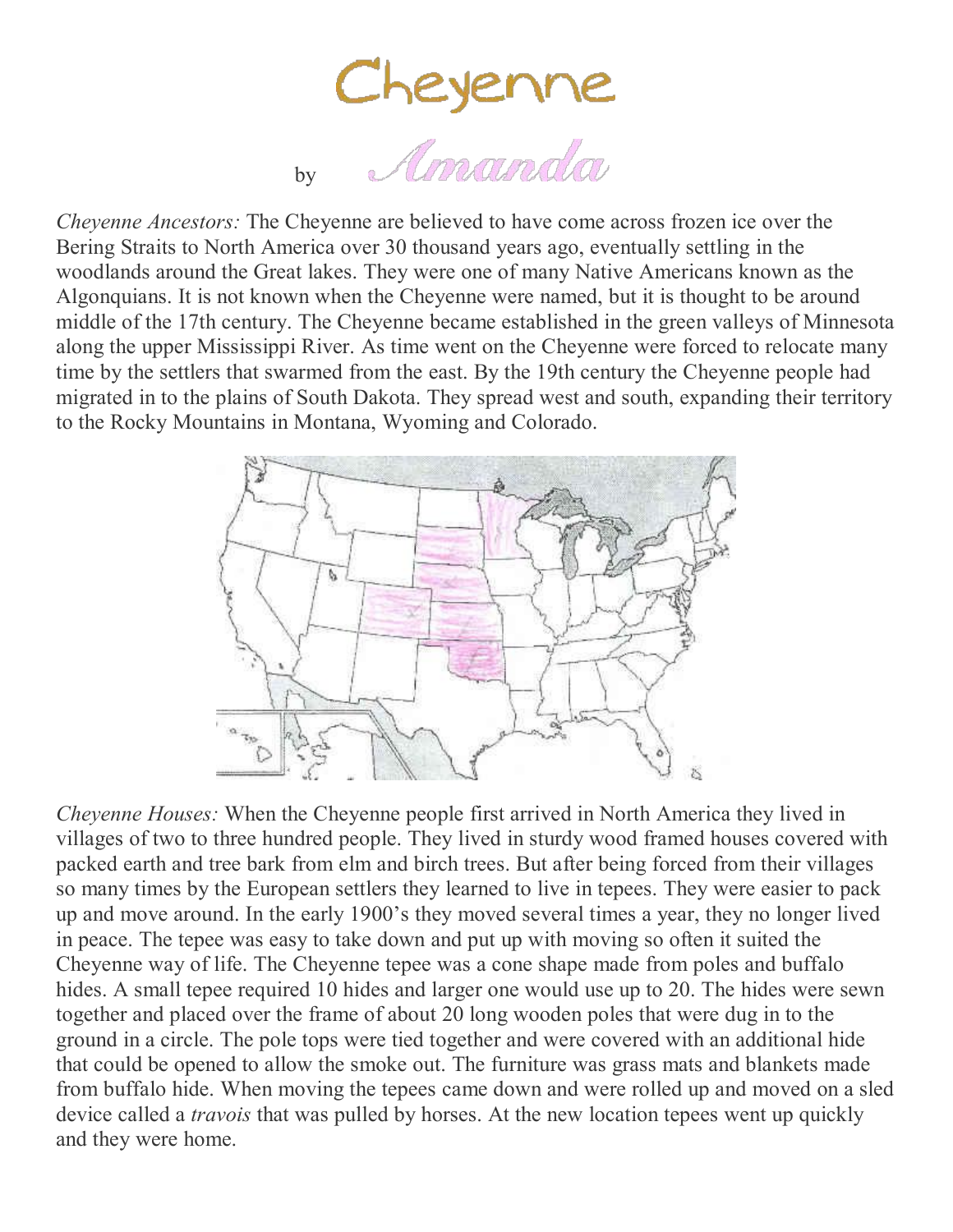*Cheyenne way of life:* The Cheyenne were peaceful people not wanting to fight. They lived off the land. That is why they choose the areas that they choose to live in. There new land was rich with food. Women gathered wild potatoes, turnips, grasses and berries. The men hunted buffalo, elk, deer, raccoons, foxes and bears. The rivers offered fish and birds life was good. In addition to the natural resource the women planted crops. The farming was the women's job, learning how from other native people of the area. They also learned to trade for horses with other natives. The horses were thought to make you wealthy the more horses you owned made you rich. In the middle of the 1800's European traders started to arrive, at first they were welcomed as they offered manufactured goods and metal tools which were a welcome change from the wood and bone tools they had. But again with change came more moving. In the early 1900's the women no longer planted crops due to how much they moved they lived off what was already on the land. Life was growing harder.



*Cheyenne Religion:* The Cheyenne had a strong belief in family and community. They celebrated personal family experiences such as births, marriages, and deaths. As a community they had grand ceremonies. The Cheyenne believe that the earth had two layers; the surface was a thin covering for holding the roots of the plants and trees. The second layer was called the *"deep earth"* were the female lived that was Mother Earth. Then above the earth was a layer of air for life, above that was the *"Blue Sky Space"* where the sun, moon and stars live the male part of life. The largest spiritual celebration is held in the summer on the longest day of the year it is the "Sacred Medicine Arrows". Cheyenne families travel far to attend, tepees are gathered in a semi-circle with all the doors facing the east towards the rising sun. They arrows are blessed during this celebration. The *"buffalo arrow"* is to make the animal weak and easier to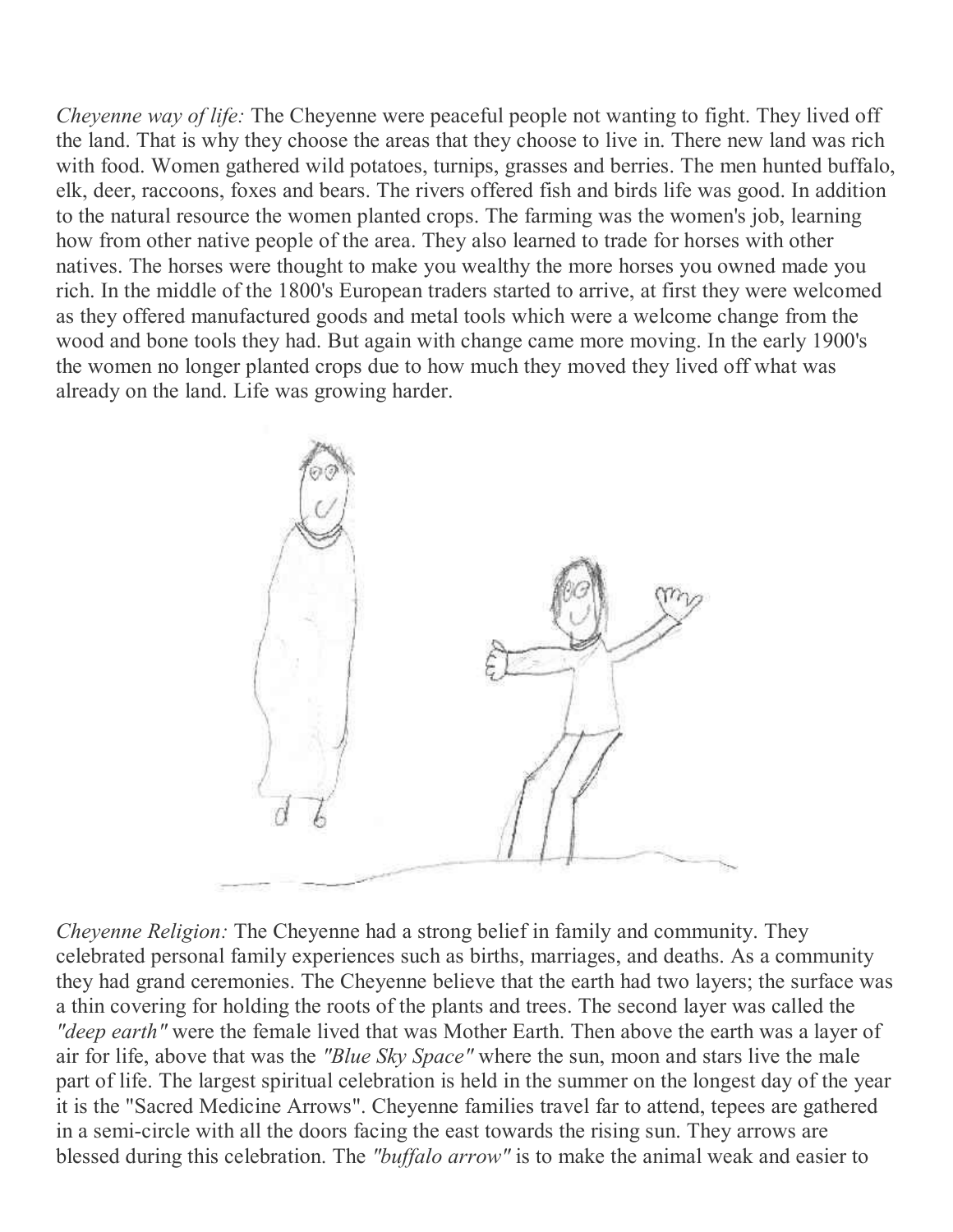kill. The "human arrow" was blessed to make their enemies weak and easily defeated. Sun dance was held every summer to bring back life in the earth for every living creature.

*Cheyenne Battles:* By the 1850's traders had moved in and set up shop right next to Cheyenne land at first it was good. But with gold discovered and more and more people heading west and traveling into Cheyenne 's' territory tensions heated up. The Cheyenne peace chiefs tried to negotiate peace with the American leaders. But Colorado officials would not listen they ordered villages destroyed. On November 28, 1864, U.S. troops lead by Colonel John Chivington came upon a Cheyenne camp at Sand Creek. At dawn the next day 700 soldiers attacked the camp with rifles and cannons. By the end of the day more than 400 hundred Cheyenne were dead most of them women and children. Chief Black Kettle survived and quickly formed warriors to defend the remaining tribe. Other tribes joined them. Cheyenne became known as warriors; in one battle they killed an entire army command. There last defeat was the battle of Little Big Horn also the most famous. That was on June 25, 1876, Custer and all of his 225 soldiers were killed. The government then sent out more troops to attack the Cheyenne villages, killing most of the residents. In the end the Cheyenne leaders realized that they could not stop the development of the area and to save the people still alive they signed the agreement to move to the "Indian Territory".



*Cheyenne of Today:* There are two groups of Cheyenne the Southern group and the Northern group. The southern band live in Oklahoma they have had the most changes. They did not own land there they have moved on to other areas. The Northern tribe did much better since they did own the land they were able to keep it and divided it into family lots. As a result the tribe has grown and was home to over 3500 Cheyenne people in 1990. The Cheyenne there own business, go to school and work just like all of us.